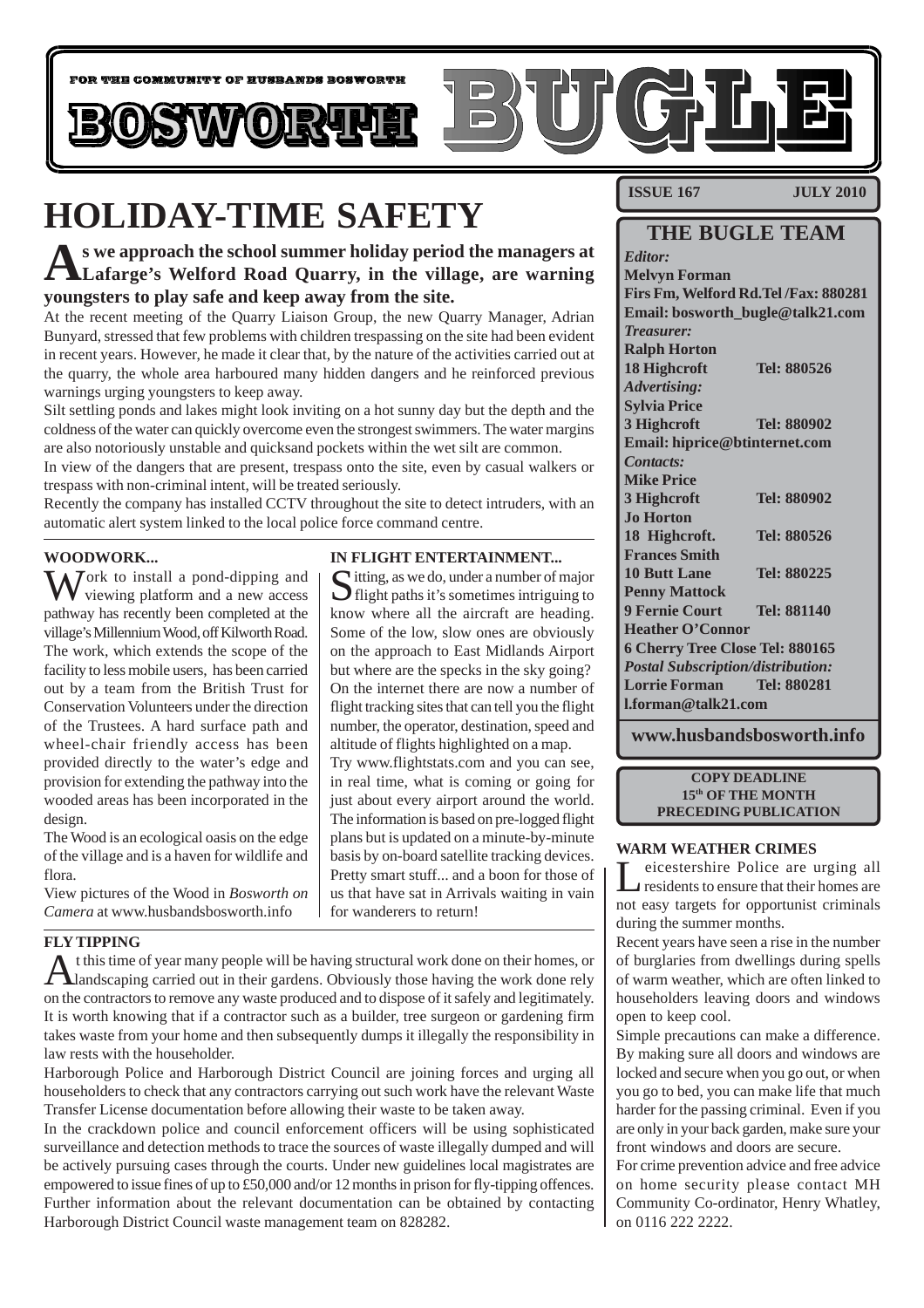# **POSTBAG**

# *From Ken Halden, Lammas Close*

Paula and I would like to thank all those who attended Pat's funeral and also the many who sent cards and messages of sympathy and tributes to her memory. Pat loved people and was loved by many. Donations given for All Saints Church amounted to £382. *Editor's Note: Ken's words that Pat loved people will ring clear to all who knew her. Pat loved and was interested in all aspects of life; the people and community. Pat's zest for life will be missed by her many friends.*

# *Jack Johnston, Honeypot Lane (on behalf of the Bosworth Boys)*

The Bosworth Boys would like to thank everyone who sponsored and supported the team in the Kilworth Challenge at the end of May. Once again the event was a great success, with us personally beating last year's final position and more importantly all the teams raising a fantastic amount of money for charity. A final thanks must also go to the organisers, marshalls and landowners, whose enthusiasm, dedication and goodwill allowed the  $20<sup>th</sup>$  anniversary of the event to be an incredible experience once again. We are already looking forward to next year!

*Editor's note: The Bosworth Boys team raised £1,000. The Challenge raised £76,352 this year, taking the total to almost £1 million over the past 20 years!*

**IF YOU HAVE INFORMATION ON ANY CRIMINAL ACTIVITY CALL MARKET HARBOROUGH POLICE on 0116 222 2222.**

**Countryside Watch Co-ordinator Henry Whatley Ext. 3875**

**Neighbourhood Watch Co-ordinator Marion Lewis 0116 2483871 NW Community Scheme No. 2123**

**Local Beat Team PC 255 Mark Sutton PC 500 Andy Smalley PCSO 6569 Peter Willson PCSO 6636 Ray Wells Voicemail Service 0116 2485675**

**Rural & Countryside Liaison Officer PC 1010 Chris Hill**

**CRIMESTOPPERS FREEPHONE 0800 555111**

# **WATCH WORD**

**POLICE FILE** *THE NEIGHBOURHOOD WATCH SCHEME WITHIN HUSBANDS BOSWORTH* 

# **LOCAL CRIMINAL ACTIVITY**

■ Attempted burglary to a dwelling in Theddingworth. UPVC windows at the rear were forced but no entry was gained.

A catalytic converter was stolen from a car parked on Bitteswell Road in Lutterworth.

**Example 1** Burglary to commercial premises near Upper Bruntingthorpe. Entry was gained by smashing a hole in a door and property was stolen.

!Burglary to a dwelling in Swinford. Entry was gained through an unsecured window and a large amount of property including cash and jewellery were stolen. A car was also stolen using keys taken from the house. !Burglary to dwelling South Kilworth. Entry gained by dmaaging rear window.

!In recent months over 80 motorists in South Leicestershire have reported number plates being stolen. Police believe they may be used to cover the thieves' own number plates before they fill up with fuel and drive off without paying. Police are advising motorists to use anti -theft screws, which can be purchased from DIY stores or on the internet.

 $\overline{\phantom{a}}$ 

 $\overline{\phantom{a}}$ 

 $\overline{\phantom{a}}$ 

П

П

 $\overline{\phantom{a}}$ 

# **RECYCLING SURVEY**

**Over the next few weeks staff from Harborough District Council will be visiting all parts of the district conducting a Recycling Participation Survey.**

**They will be doing this by driving slowly around the streets in a white Transit van (Reg.YP59 LCK), checking recycling bins and recording information.**

**Please don't mistake this vehicle for something more sinister and report it as suspicious activity. This activity is legitimate and the police are aware.**

**For more information about this survey please contact the Waste Management Team at Harborough District Council on 01858 828282.**

**PLEASE PASS THIS MESSAGE AROUND THE COMMUNITY**

Market Harborough and Lutterworth police are currently targeting car drivers who use their mobile phones whilst driving. This is part of an on-going operation throughout the area. On-the-spot fines of £60 each, plus 3 penalty points will be issued.

----------



**367 Welford Road Leicester** 

**WOODPECKER TREE SURGERY** All aspects of tree-work undertaken from dismantling large roadside trees to pruning and reshaping small garden trees. We also offer a stump grinding service. Professionally qualified and insured. **For free quotation and advice call Chris on: 01858 880818 www.woodpeckertrees.com**. . . . . . . . . .

**2**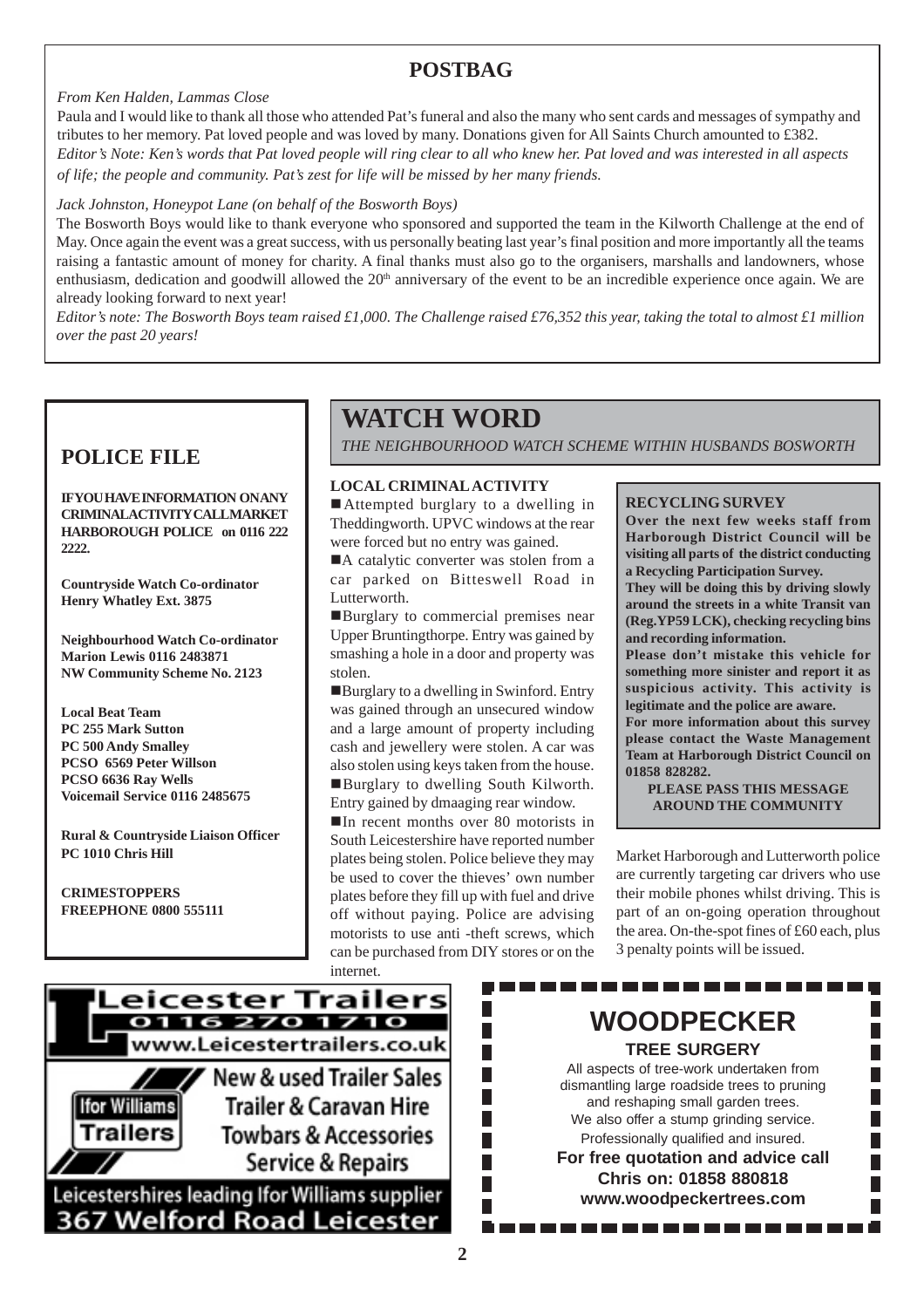# **BOSWORTH IN FOCUS**

*A ROUND-UP OF LOCAL NEWS*

# **USED BATTERY COLLECTION**

Harborough District Council has added to its green credentials by providing a domestic battery collection bin in the reception area of the Adam and Eve Street offices.

Used batteries from any domestic item such as torches, mobile phones, remote controls, toys, shavers, clocks, watches and cameras, including rechargeable batteries, can all be left for recycling. The council hopes to introduce more battery recycling bins at 'bring-sites' around the district over the coming months.

Most batteries contain toxic 'heavy metals', which can cause environmental pollution if disposed of incorrectly.

Correctly processed batteries can yield valuable material, which can be reused.

The average household uses 21 batteries a year, with up to 30,000 tonnes of batteries going to landfill in the UK every year. However, at present, less than 1,000 tonnes are recycled.

For more information on recycling visit www.harborough.gov.uk/recycling

# **LOCAL NEWS IN BRIEF**

!**Gumley** Open Village and Gardens Day will be on Sunday, July 4<sup>th</sup> from 11.00am-6.00pm.

**The Foxton Locks Waterways Festival** will take place on August  $14<sup>th</sup>$  &  $15<sup>th</sup>$ . A fun day out alongside the historic locks and boat lift with hundreds of stalls and activities for all the family. Refreshments available throughout the day.

!Artist Peter Welton, of **Arnesby**, has become a patron of the Shuttlewood Clarke Foundation. The Foundation provides day centre and respite facilities for the elderly and socially isolated at its two country properties in Charnwood Forest and operates outside visiting and mobility aid loan schemes and an outdoor classroom and forest school facility for schools.

**...............** 

# **QUARRY LIAISON**

At the recent meeting of the Quarry Liaison Group members heard that sales of aggregates were still generally low and a marketing team had been established to promote the products. Plans to install crushing equipment had been put on hold until such time as the market improves.

Extraction continues within the south site and pressure to develop the northern extension off Butt Lane has been eased by work to increase the silt lagoon capacity elsewhere within the site. An extension on the planning approval for the northern extension start date is being sought and an updated environmental assessment is to be carried out. The landfill site remains closed. Following a number of thefts of plant, cabling and fuel over recent months Lafarge have now beefed up security and installed a monitored CCTV system covering the whole quarry site. The meeting heard that the CCTV is linked to a central control and automatic alert system. In addition, satellite tracking devices have been fitted to the heavy plant equipment.

# **COLD CALLERS**

With a wealth of goods and services available through many different means it is important to be aware of your consumer rights. Think very seriously before buying goods from individuals or companies who 'cold call'. **•**Get more than one quote to compare prices **•**Don't be pressurised into buying **•**Get the seller's full address

**•**Ask about 'cooling off' periods and

cancellation rights

**•**Ask for more time to think about it

**•**Talk it through with someone you trust **For further consumer advice and information regarding your rights as a buyer visit the Leicestershire Trading Standards Consumer Service Hotline at www.consumerdirect.gov.uk or call them on 08454 040506**

П

 $\blacksquare$  $\blacksquare$ Г  $\blacksquare$  $\blacksquare$ г  $\blacksquare$  $\blacksquare$ Г  $\blacksquare$ Г  $\blacksquare$  $\blacksquare$ Г  $\blacksquare$  $\blacksquare$ ٠ Г  $\blacksquare$  $\blacksquare$  $\blacksquare$ ×

### **HORTICULTURAL & CRAFT SHOW**

With this month's *Bugle* you should have a copy of the 2010 Show Schedule. If not, please contact Eleanor Murphy on 880476. Entries last year were 30% up on the previous year - keep up this positive momentum by entering as many categories as you can. If you do not want to compete, please at least come along to the show from 2.00pm on August  $29<sup>th</sup>$  in the Village Hall and see the huge amount of horticultural and artistic talent that our village has. Those who came last year can attest to the quality and vibrancy of the exhibits and to the taste and value of the produce auctioned off at the end of the show!

Due to the overwhelming number of photographic entries last year, this year's entries will be mounted on display boards. Maximum size please of 8" x 6". There is a new trophy for the Arts Section.

In the last two years the Show has raised over £1400, all of which has gone to Husbands Bosworth organisations.

For those wishing to enter, a *Hints and Tips for Exhibitors* booklet is available, which is invaluable for beginners and old hands alike. Last year's winners are reminded that they should return their trophies to Eleanor Murphy (clean and shiny if possible) in good time for the Show. As ever offers of help, donations, cakes for sale, etc. will be much appreciated. Please ring Eleanor on 880476 or Kath on 880206 for more information.

#### **BIN BLOCK**

At the recent meeting of the Parish Council concerns were raised about empty refuse and recycling bins in being left on the pavement on Bell Lane. The Clerk was asked to write to the residents of Cheney Court and request that they keep their bins off the public highway as they are obstructing the footway.

# **BAZAAR**

The recent Spring Bazaar held in the Village Hall in aid of Hunter's Lodge raised £369.

1 E E E E E

 $\overline{\phantom{a}}$ 

# -------**PETFRIENDS**

# *Pet & Home Care*

PetFriends provides clients' dogs, cats and other pets the loving care that they need while you are away, right in your own home! Your pets will stay in their own secure, familiar environment and follow their customary routine and diet.

**A local veterinary nurse will look after your pets and home while you are away.**

Pets fed, watered and excercised. Medication administered, plants watered. Fully insured - references available

**For more information please contact Natasha Blunt VN 01858 880183 07739 467284**

. . . . . . . . . . . . .

# COMPLETE CAR CARE

Accident repair specialist Bodywork, dent, scratch and stone-chip repair Servicing, alloy refurbishment, welding MoT repair Valeting, full body polish Parking sensors, handling kits, etc. fitted Call Ben on 07710 024070 Based at Unit 2, Pebble Hall Farm between Husbands Bosworth and Theddingworth

...............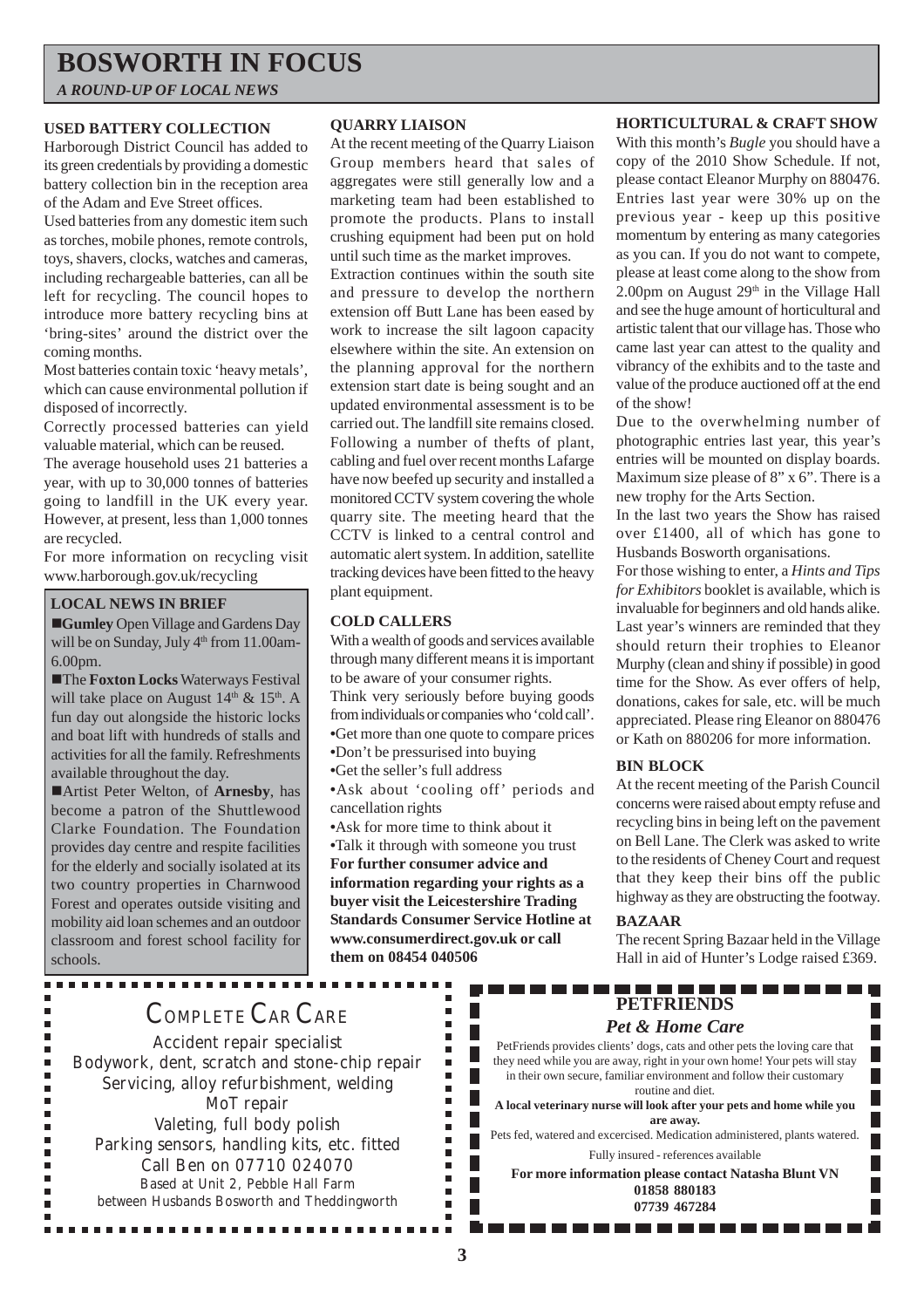# **SCHOOL REPORT** *HUSBANDS BOSWORTH C. of E. PRIMARY SCHOOL*

We are now very busy getting ready for the end of term and are preparing to say goodbye to our Year 6 pupils and hopefully give them a memorable last few weeks with us.

We will also be saying goodbye to some staff at the end of this academic year. We are very sad to see Mrs. Elsome leave at the end of this term, after being with us for eleven years, and hope she enjoys her well deserved rest. We also say goodbye to Mr. Jackson, a new member of staff, who will be leaving us to begin teacher training. We wish him the very best of luck with this.

On behalf of myself, the staff and the children, I would like to say a very big thank you to everyone who donated Tesco and Sainsbury's Vouchers to our school. This year we collected a huge amount, nearly 7,000 in Sainsbury's and over 4,000 in Tesco's. This has enabled us to purchase some much needed and desired equipment. Our popular football club now has a new football kit, nets for the goals and corner flags. We have also purchased new playtime equipment as well as various animal habitat boxes for our pond area. Your support is much appreciated. I look forward to informing you of our new school year in September.

Enjoy the summer! *Matthew Bown Headteacher*

# **FOBS NEWS**

# **FOBS Treasure Hunt**

On the hottest day of the year so far, 17 teams took on the challenge of the FOBS village treasure hunt. Each group had to explore the village looking for clues and collecting items, which was followed by a BBQ at the Church Hall. Thank you to all those who took part and helped organise the event. We raised £240 which will be put towards the new school library.

# **Bag2School**

Thank you to those who contributed to the May *Bag2School* collection. The bags collected from around the village weighed in at 580kg and raised £232 for the school. The next *Bag2School* collection will be in November.

# **FOBS Safari Supper**

The FOBS Safari Supper has been rearranged to Saturday, September  $11<sup>th</sup>$ . This is a great fundraising event which combines good food, socialising and a stroll around the village in between courses to work up an appetite. Tickets are on sale now. Please contact Julie Dean on 881457 for more information

*VILLAGE HALL BOOKINGS Sue Dhillon 881251 CHURCH HALL BOOKINGS Janice Staples 880668 SPORTS PAVILION ENQUIRIES Audrey Marlow 880316*

# **BYGONE BOSWORTH** *The Historical Society's Periodical Journal*

**Historical Society members have produced a transcription of the 1901 Census for Husbands Bosworth, bound copies of which are available from the Society Librarian, Lorrie Forman at £3.50 per copy. The Census records those in residence at every household in the parish of Husbands Bosworth and is an essential reference volume for anyone researching family history. Copies of the 1891 Census are also available at £3.50 each. Call Lorrie on 880281 for more information about the census transcriptions or any of the** *Bygone Bosworth* **series of periodical journals produced by the Society.**

**For details of the contents of the** *Bygone Bosworth* **publications and their cover price please go to www.husbandsbosworth.info and follow the link in the lefthand menu to Bygone Bosworth.**

# NORTH KILWORTH WHARF BOAT SERVICES

Station Road, North Kilworth Lutterworth LE17 6JB *Stockists of Calorgas, household fuels & red diesel Local delivery Dayboat hire* Call John & Jane Pugh

Tel: 01858 881723 Mobile: 07967 087290

# Town & County Transfers

Private hire taxi and courier service Local and long distance taxi service Days out, nights out - up to  $6$  passengers

Ring Sam Moreton 01858 880545 or 07546 218637

# **ACTIVITY GROUPS 2010**

**All Saints Parochial Church Council** Contact: Brian Smith 880225 **Art Workshop** Contact: Ann Saxton 880971 **Badminton Club** Contact: Lorrie Forman 880281 **Beaver Scout Troop** Contact: Andrew Lambert 880922 **Bosworth Belles** Contact: Linda Lawton 880503 **Conservative Association** Contact: Robert Maxwell 880361 **Craft Group** Contact: Gail Wilmot 880413 **Handbell Ringers** Contact: David Staples 880668 **Historical Society** Contact: Heather O'Connor 880165 **Husbands Bosworth Rainbows Group** Contact: 881757 or 881442 **1st Kilworth Scouts/Beaver unit** Contact: Andrew Lambert 880922 **Lutterworth African Drumming Group** Contact: Ralph Horton 880526 **Playing Field Committee** Contact: Jennifer Rogers 880401 **Royal British Legion** Contact: Robert Maxwell 880361 **Short Mat Bowls** Contact: Frank Thorp 880003 **Tennis Club** Contact: Jennifer Rogers 880401 **Tower Bell Ringers** Contact: Geoff Armitage 880066 **Welford Bridge Club** Contact: Kate Hancock 880205

п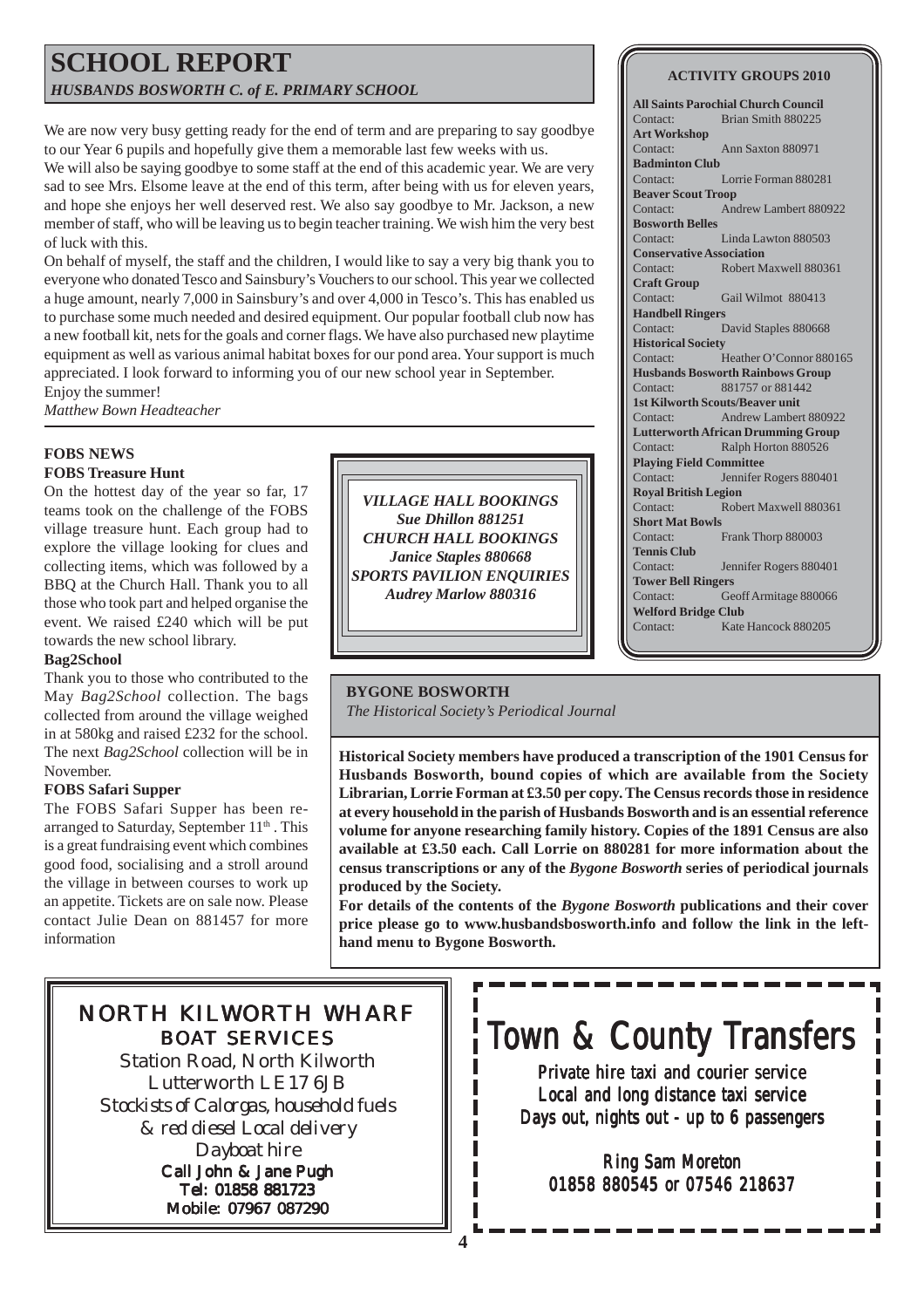**Armitage Bed & Breakfast** Contact: Janet Armitage 880066 **GD Armitage Clock & Belfry Work** New installation, maintenance & repair Contact: Geoff Armitage 880066 **Angela Morgan** Acupuncture, crystal healing, healing workshops Contact: Angie 01455 559975 **Aron Begley** Electrical installation & maintenance Contact: 440196 or 07595363407 **Begley Plumbing & Heating** Plumbing & heating engineer. Contact: Frank Begley 880541 **Chris Begley Building Ltd.** NHBC Registered building contractor Contact: Chris 07748 184659 **Gordon Begley** Building & roofing contractor. Contact: Gordon Begley 880028 **Peter Begley** Building contractors, flat roofing Contact: Peter Begley 880517 **Gary Bennett** Painter & decorator Contact: Gary Bennett 880285 **Cook in Kilworth** Cookery school on your doorstep Contact: Tina Morley 575832 **Croft Farm Bed & Breakfast** AA 4\*\*\*\* accommodation Contact: Jane Smith 880679 **Rob Dargue Carpentry** General carpentry & woodwork Contact: Rob Dargue 07834 872205 **Honeypot Pre-School** Contact: Denise Brant 07805 926872 **Honeypot Lane Bed & Breakfast** Contact: Carolyn Goffe 880836 **Husbands Bosworth Surgery** Contact: Ian Watson 880522 **Languard Ltd.** Weed control, fumigation and thermal insulation. Contact: Will Kay 880898 **Joseph Morris Butchers** High class family butchers Contact: David Morris 575210 **Mike Price Heating Engineer** Oil-fired boiler servicing & repair Contact: Mike Price 880902 **Paul Bolton School of Motoring** Expert driving instruction Contact: Paul Bolton 880115 **Totally Trees Ltd.** Tree surgery and stump grinding Contact: Jacqui Mitchell 01455 554182 **Wharf House Kennels** Kennel and cattery services Contact: Kim McGuigan 880905 **Woodpecker Tree Surgery** All aspects of tree surgery undertaken Contact: Chris Wright 880183

# **TRADE DIRECTORY 2010 ACTIVITY GROUPS**

#### **TURVILLE MEMORIAL HALL NEWS**

A review of the year and the election of committee members took place at the Turville Memorial Hall AGM held in May. At the meeting, Ken Rogers stepped down as Treasurer of the Village Hall Committee. The trustees and other committee members would like to thank him for his many years of service in this voluntary position. Sue Fisher was elected as the new Treasurer. The other officers were re-elected.

The Chairperson, Claire Kennedy also thanked Brenda Brown, who has now retired, for her many years of service cleaning the hall.

The Village Hall continues to require fund raising and donations to make improvements and since May 2009 donations have been gratefully received from the Safari Supper, the Horticultural Show, the Conker Championship and the Methodist Chapel. Thanks also go to Lafarge Aggregates Ltd. and Smith-Canham for donations of gravel.

The funds have gone towards the many improvements that have been carried out over the past year including improving the footpath and drainage at the entrance to the hall, refurbishing the committee room, decorating the entrance hall and improving the lighting, replacing the guttering, installing cavity insulation and spreading new gravel. During the forthcoming year the priority is to replace the remaining old windows with new double glazed units.

The Village Hall continues to be very well used and the number of groups utilising it has increased over the past year. It is the venue for various regular clubs and groups including Bowls, Brownies, Rainbows, the Craft Club, Badminton Club, Ballroom Dancing, Keep Fit and Pilates. Recently Boxercise classes have begun and a group of archers have been using the hall over the winter. It is wonderful to see so many activities on offer to the community and the Committee will continue its work to keep the facility in good order for all those who use it.

# **CRAFT CLUB**

The Craft Group meets on the second Wednesday of each month in the Committee Room of the Village Hall at 7.30pm. If you have a handicraft that can be easily transported and would relish the opportunity of getting away from the distractions of home why not come along? The cost is only £2 per session which covers the hall hire fee and a cuppa. Call Gail on 880413 for more information.

#### **HARBOROUGH** *fm*

Local groups were able to air their views and promote their activities at the village's recent Harborough *fm* 'Village Voices' evening.

The programme, hopefully heavily edited, will be broadcast on Wednesday, August 4<sup>th</sup> from 5.00pm - 6.00pm and on Sunday, August  $8<sup>th</sup>$  from 10.00pm to 11.00pm.



**Afternoon Tea at Kilworth Springs Delicious Homemade Sandwiches, Scones, Cakes & Pastries Selection of Teas Only £10.95 To book please call 01858 575082**





,,,,,,,,,,,,,,,,,,,,,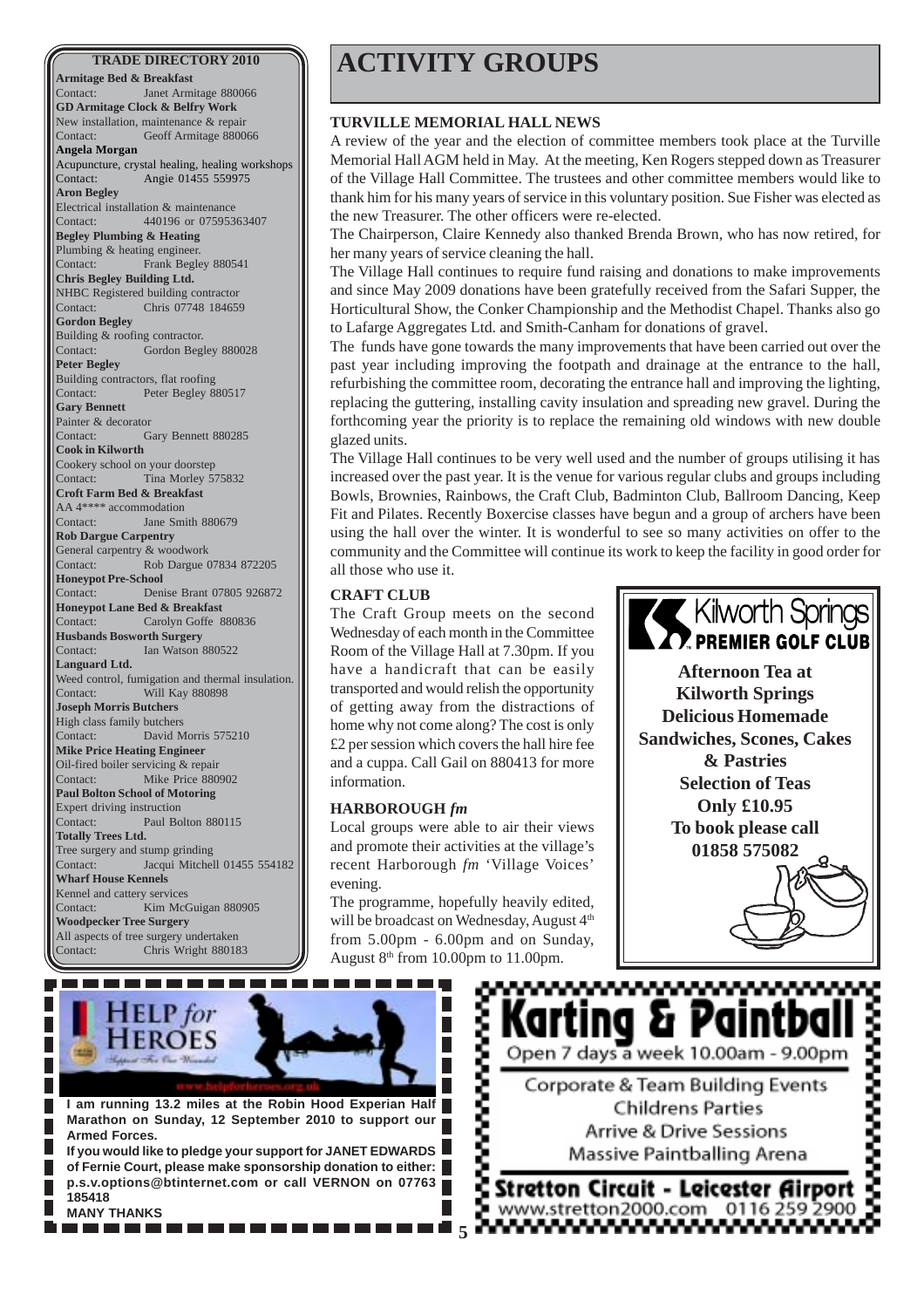# **PARISH COUNCIL NEWS** LOCAL OFFICERS

# **Report of the Parish Council Meeting held on Tuesday, June 1st.**

*Four members, District Councillor Smith and no members of the public were present.* **Cemetery**

!A spare key for the Chapel of Rest had been handed to the Clerk. The Historical Society stores some larger artefacts in the Chapel and retains one key.

!Ivy growing on the cemetery roadside wall had been removed.

!Members noted that the water level in the test bore hole in the cemetery extension appears to indicate that a drainage 'sump' would help to drain the area and agreed to seek quotes to carry out the work when funds are available.

# **Play Area**

*[Members met for a site visit at the Play Area before the meeting.]*

!Councillors discussed proposals to install a pathway to the skate park. It was agreed to consult with RoSPA before progressing the matter further.

**Some minor repairs were needed on the skate park equipment.** It was agreed to await the imminent RoSPA report so that any other work required could be carried out at the same time. !Council noted that further car parking spaces could be formed by improvements to the corner where the recycling bins were sited. It was agreed to seek quotes for clearing the area, reinstating the fence and installing gate posts.

### **Allotments**

!The track along the cemetery wall has been restored. It was agreed to allow this area to grass over.

### **Traffic Issues**

!Members noted that resurfacing work is scheduled to be carried out near the Kilworth Road and Station Road junction. Concerns were raised that signs giving drivers pre-warning of the road closures had not been erected.

# **Neighbourhood Watch**

■Council members were concerned that relatively few villagers attended the recent SmartWater awareness and crime reduction session and to take advantage of the special offers on the product. It was agreed to promote a second session to be held in September.

# **Correspondence and Planning**

!It was agreed to consult with the Scout Group concerning the car parking arrangements at the Play Area car park and agree the responsibilities of all parties. It was noted that the recent 'patching' in the car park had been carried out without the knowledge of the Scouts or the Parish Council.

!Planning Application: Dene Lodge. Concerns were raised that insufficient information was supplied with the application regarding the nature of the business carried out and the likely traffic movements. Clerk to consult with HDC planners.

# **Any other business**

!Council noted that KEEP CLEAR road markings had appeared outside a property on The Green. Members questioned if this work needed local authority approval. Clerk was asked to bring the matter to the attention of HDC.

!Clerk was asked to bring the matter of overhanging vegetation in Dag Lane to the attention of Leics. Highways.

!Concerns were raised about bins from Cheney Court being left on the footpath on Bell Lane and causing an obstruction. Clerk was asked to write to residents asking them to remove the bins from the public highway immediately after the collection.

*There will be NO PARISH COUNCIL MEETING during July. The next meeting of the Parish Council will be on Tuesday, August 3rd at 7.30pm in the Village Hall. Anyone with any Parish Council matter is asked to contact the Parish Clerk, Jackie Fletcher, 13 School Lane or call 880910.*



#### **Husbands Bosworth Parish Council: Councillors**

| $\sim$            |               |
|-------------------|---------------|
| William Fletcher  | 880910(Chair) |
| Melvyn Forman     | 880281        |
| Geoffrey Armitage | 880066        |
| Patricia Day      | 880748        |
| Heather O'Connor  | 880165        |
| Susan Fisher      | 880026        |
|                   |               |

### **Parish Clerk**

Jackie Fletcher, 13 School Lane, H.B. LE17 6JU Tel: 880910

### **District Councillor**

Brian Smith 10 Butt Lane, H.B. LE17 6LN Tel: 880021 E-mail: b.smith@harborough.gov.uk

County Councillor Graham Hart Lilac Cottage Willoughby Waterleys Leicester LE8 6UF Tel: 01162 478600 E-mail: graham.hart@leics.gov.uk

# **COMMUNITY FUNDING**

Local groups can apply for funding for a wide range of community and environmental projects through the Landfill Communities Fund. The fund is supported by Lafarge Aggregates Ltd. through levies received on landfill operations. Any community group with an elected committee and a constitution working within 7 miles of a Lafarge controlled landfill or quarrying site is eligible to apply.

Projects should benefit the whole community or the environment, be run on a not-forprofit basis and can include work to community buildings or property. Improving access, work to community meeting places and environmental projects would also be eligible for consideration.

If you would like to discuss any aspect of the Community Fund please call Derbyshire Environmental Trust, which administers the scheme, on 01629 539182.

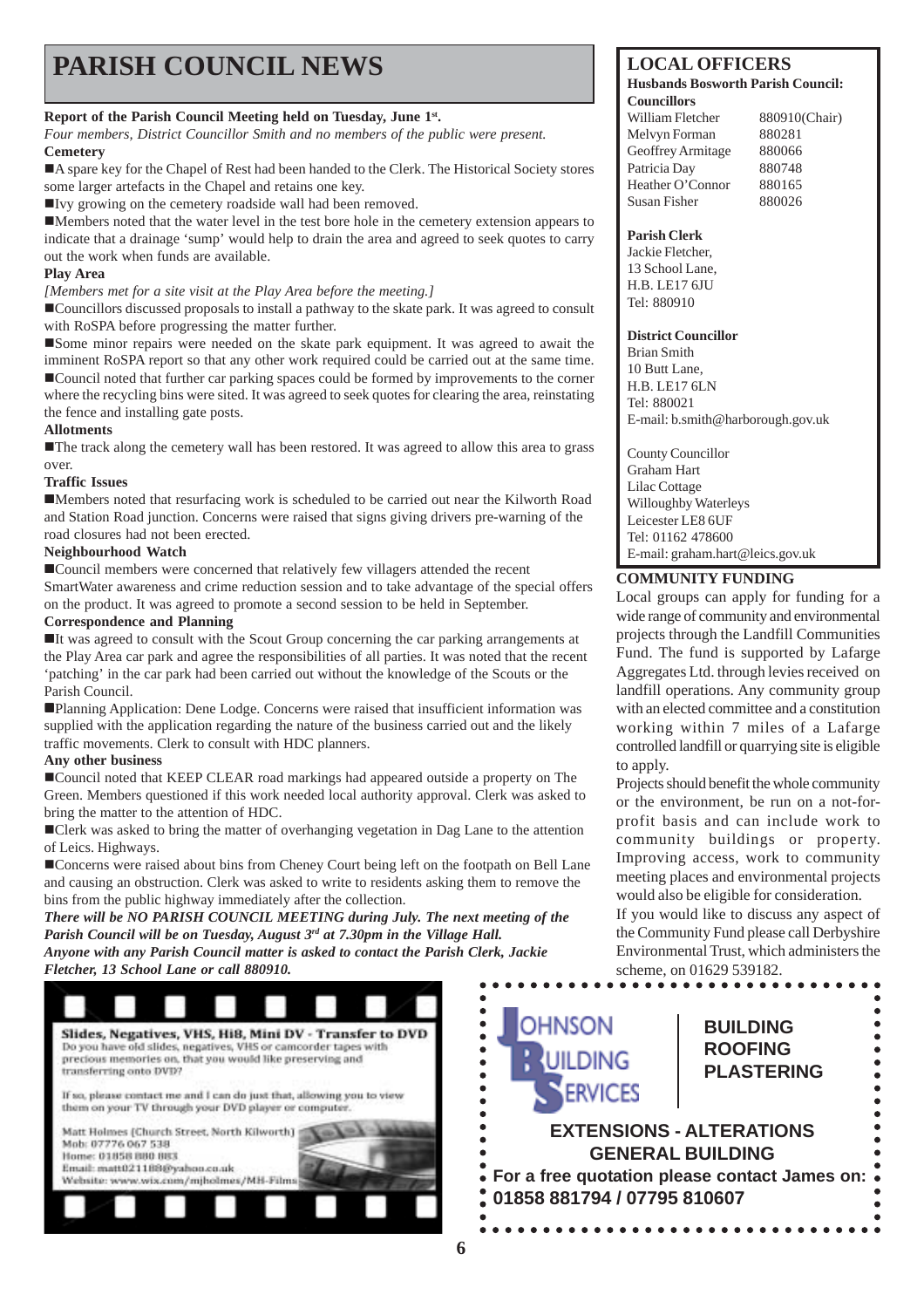# **CHURCH NEWS**

*All Saints Parish Church, Methodist Chapel & St. Mary's Roman Catholic Church*

# **ROCKY'S PLAICE**

Urgent help is needed for the Holiday Club day which will take place on Wednesday, August 18th at North Kilworth School.

If you would like to help for the day organising and overseeing activities for primary age children then come along. The day is especially valuable for teenage helpers who may be considering a future working with young children or within social services. There will be a meeting on Wednesday, July 7th at 7.30pm in the Parish Room at North Kilworth Rectory. Please come along. Call Rev. Alison on 880351 for more information.

# **Parish Notices**

**Doris Elizabeth Scott** *of Brook House* Died May 18th 2010 Aged 85 years

#### **Irene (Pat) Halden** *of Lammas Close*

Died May 21st 2010 Aged 85 years

*R.I.P.*

# **ARCHIVE SHOW**

Melvyn Forman will be showing a selection of old and interesting photographs of the village and village people from the Historical Society's of photographic archive on Saturday, July 31<sup>st</sup> from 2.00pm to 4.00pm. Village scenes dating back as far as the 1860s and some of the old village characters will be featured. If you missed the Historical Society's viewing in May, mark this one down in your diary! Everyone is invited to join in a relaxing afternoon and catch up with local gossip over an afternoon tea.

The cost is £2.50 per person, in aid of Church Hall funds.

# **REV. ANDY'S BBQ PARTY!**

Our Benefice Curate, Reverend Andrew Rhoades will be ordained as a Priest at Leicester Cathedral on Saturday, July 3<sup>rd</sup> and will be presiding at a family friendly Holy Communion Service on Sunday, July 4<sup>th</sup> at 11.00am in All Saints Church, Husbands Bosworth.

This is a very special service for Andy as his first full communion and it will be followed by a celebratory barbecue in the Rectory Paddock afterwards. Everyone is welcome to join the fun.

Please bring your own meats and drink; salads will be provided.

#### **ALL SAINTS FLOWER ROTA Altar:**

*July 4, 11 - Eleanor Murphy July 18, 25 - Lorrie Forman* **Children's Corner:** *July 4, 11 - Volunteer needed! July 18, 25 - Nicola Anderson* Call Heather O'Connor on 880165 if you would like to join the Flower Rota

# **ALL SAINTS PCC**

The next meeting of the Parochial Church Council will be on Monday, July  $5<sup>th</sup>$  at 7.30pm in the Church Hall.

# **CHURCH HALL**

There will be an outside clear-up session around the Church Hall from 9.30am on Saturday, July 24<sup>th</sup>. Everyone welcome to come along. Bring gloves and any appropriate tools.

# **METHODIST CHURCH July Coffee Morning**

Wednesday, 21st 10.00am-12.00noon at 12 Butt Lane A warm welcome is guaranteed Visitors welcome

# **TCHURCH SERVICES T**

# **All Saints Parish Church**

# **JULY**

- **4 11.00am Family Communion**
- **11 8.30am Holy Communion**
- **18 10.30am Benefice Service at Husbands Bosworth**
- **25 10.30am All Age Worship**

*Short Communion every Wed. at 9.15am*

**Churchwardens: Brian Smith 880021 Lorrie Forman 880281 Vicar: Rev. Alison Hampton 880351 Curate: Rev. Andrew Rhoades 460150**

# **Methodist Church**

- **4 Mr. R. Stephenson**
- **11 Rev. Brian Kennard (Communion)**
- **18 Mr. J. Pearse**
- **25 Mrs. B. Whittam**

**Services every Sunday 6.30pm. All Welcome**

**Contacts: Rev. Brian Kennard 462889 Senior Church Steward: Mr. A Lloyd Jones 880343**

# **St Mary's Roman Catholic Church**

**Services every Sunday 8.30am.**

**Contact: Robert Constable-Maxwell 880361 Father Owen O'Neil 462359**

#### **01455 554182 www.totallytrees.co.uk** Fully insured NPTC qualified **Felling Pruning Stump Removal TREE SURGERY Woodchip Mulch Waste Recycled** THE CURTAIN WORKSHOP For expertly made curtains and soft furnishings **Curtains Blinds** Pelmets Call Sandra on: 01455 556615 Customers own fabric welcome Tracks & poles Fabrics **Fitting TOTALLY TREES**